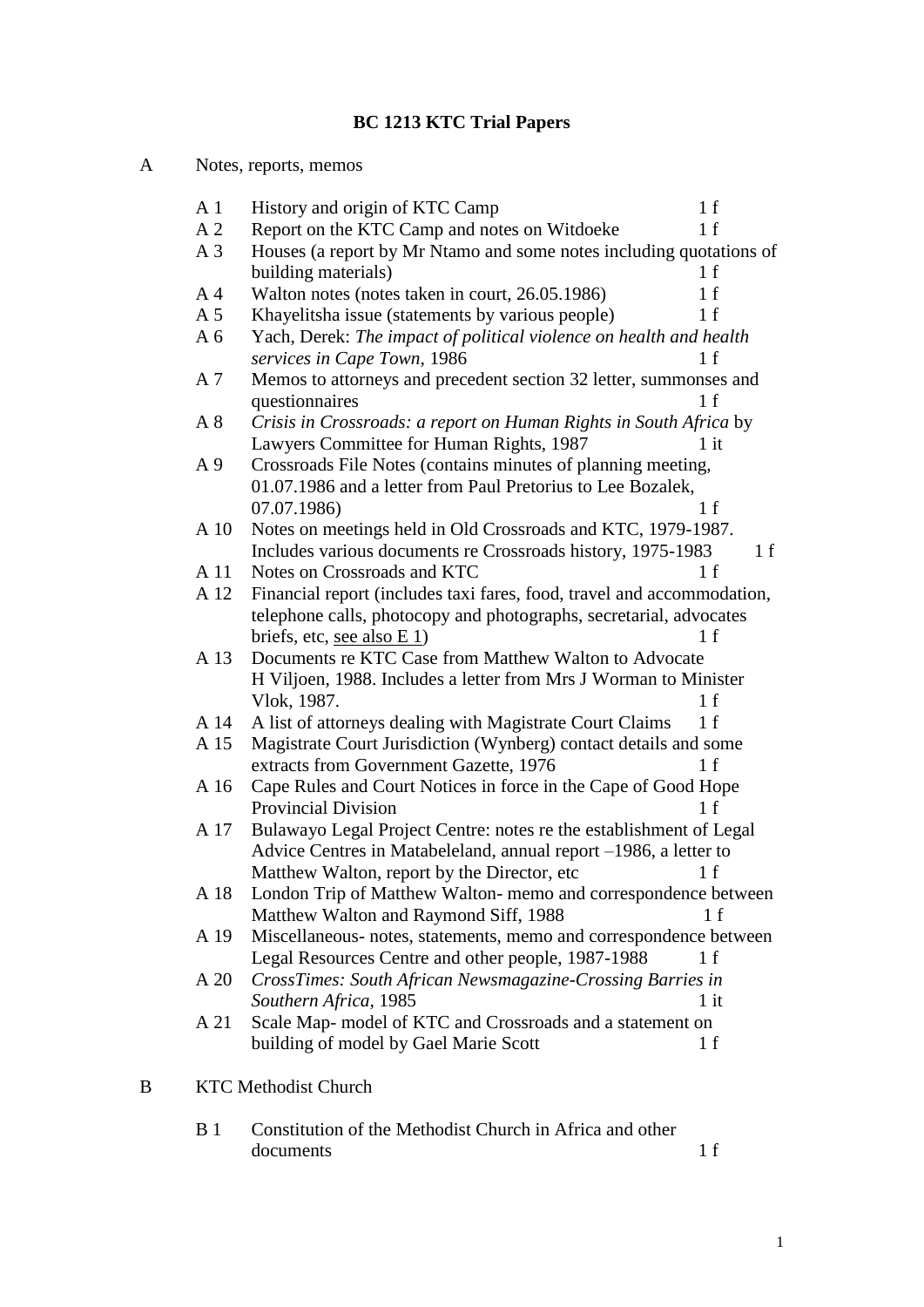- B 2 Notes. Includes Divisional Council and other original documents, powersof attorney and instructions to counsel. 3 f
- B 3 Correspondence between KTC Methodist Church and attorneys, 1989- 1991 Includes draft summons and original agreement entered by and between: the Administrator of the Province of the Cape of Goo Hope and the Ikapa Town Council, 1989 6 f
- C Correspondence
	- C 1 Correspondence between Legal Resources Centre and plaintiffs (P N Mzamka and 20 others, including Methodist Church in Africa, 1987-1989) 3 f
	- C 2 Correspondence between attorneys, 1986-1990 5 f
	- C 3 Letters from Legal Resources Centre to the Commissioner of Police, 1986 (17) 3 f
	- C 4 Letter from Legal Resources Centre to the State Attorney re Mbewana and 5 others versus Minister of Law and Order, 08.07.1986 1 f
	- C 5 Correspondence between Matthew Walton and South African Council of Churches, 1987-1988, includes an appeal against an ejectment [sic] order made in the Magistrate's Court for Port Elizabeth, 1990, and the Kairos document: *Challenge to the Churches: A Theological Comment on the political crisis in South Africa* 1 f

#### D Newspaper clippings

| D <sub>1</sub>                                      | Press statements, 1986 (on Crossroads, KTC and Nyanga) 1 f |
|-----------------------------------------------------|------------------------------------------------------------|
| Cape Times clippings, 1987-1988<br>D <sub>2</sub>   | 1 f                                                        |
| Press clippings on riot control, 1985-1987<br>$D_3$ | 1 f                                                        |
| Press clippings, 1985-1986<br>$D_4$                 | 1 f                                                        |
| KTC/Crossroads, 1985-1991<br>D <sub>5</sub>         | 2f                                                         |
| Kangaroo Court (non KTC), 1989-1991<br>D6           | 1 f                                                        |
| Die Burger clippings, 1987-1988<br>D <sub>7</sub>   | 1 f                                                        |

#### E Plaintiffs

Includes particulars of plaintiffs' claim, a letter from Legal Resources Centre, affidavits, memorandum on quantum, final offer

- E 1 P N Mzamka, S A Siwa, R E Bolani, T Magopheni, M Sobusika, Z S Cimani, (includes lists of plaintiffs and a report on expenditure, see also A 12)  $8 f$
- E 2 M L Njikelana, A S Napakade, P P Mpetsheni, S J Lengisi, G W Ndima, M Oliphant, S T Nkohla 7f
- E 3 J S Dudula, L G Mcanda, G N Hamnca, N F Ngxakaza, N W Kebeni, E W Mali, M B Nxuseka 7 f
- F Summaries of evidence

| F 1 | Plaintiffs' Witnesses Summary, Vol. 1 | 4 f |
|-----|---------------------------------------|-----|
| F 2 | Police Witnesses Summary, Vol. 2      | 4 f |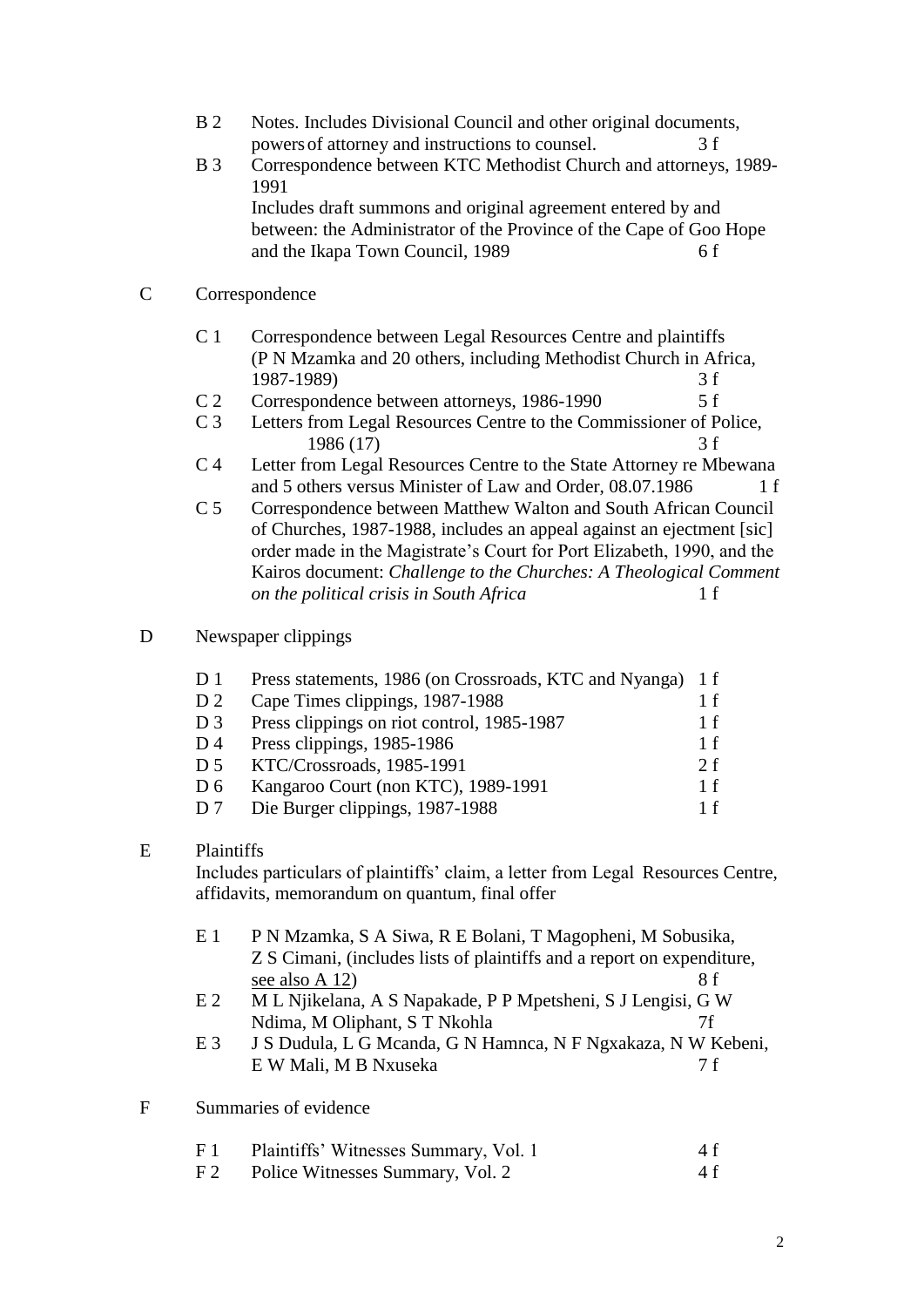|   | F <sub>3</sub> | Police Witnesses Summary, Vol. 3                                        | 3f  |
|---|----------------|-------------------------------------------------------------------------|-----|
|   | F <sub>4</sub> | Police Witnesses Summary, Vol. 6, Court Record Number 12092-            |     |
|   |                | 14663 (includes an index)                                               | 3f  |
|   | F <sub>5</sub> | Police Witnesses Summary, Vol. 7                                        | 1 f |
|   | F <sub>6</sub> | Police evidence- chronology of events                                   | 1 f |
|   | F <sub>7</sub> | Police Witnesses, 1989                                                  | 1 f |
|   | F8             | Police evidence as per incidents                                        | 1 f |
|   | F <sub>9</sub> | Addendum to police excuses for non-action                               | 1 f |
|   | F 10           | Evidence presented in court by various people. Includes an article from |     |
|   |                | Sunday Star and a plan of Nyanga Township                               | 1 f |
|   | F 11           | Spare summaries, chronologies, etc.                                     | 1 f |
|   | F 12           | Further witnesses summary                                               | 1 f |
|   | F 13           | Wasserman evidence                                                      | 1 f |
|   | F 14           | Running tasks lists. Includes further statement from Jimmi Matthews     |     |
|   |                | and press clipping, 07.01.1988                                          | 1 f |
| G |                | Actual Record of Trial                                                  |     |
|   |                |                                                                         |     |

| G 1               | Mbewana Interdict, file number 117/86. Includes correspondence, file |      |
|-------------------|----------------------------------------------------------------------|------|
|                   | notes and counsels briefs)                                           | 4 f  |
| G <sub>2</sub>    | Court cases between P N Mzamka and 20 others versus The Minister     |      |
|                   | of Law and Order, notes, settlement proposal on behalf of            |      |
|                   | plaintiffs                                                           | 1 f  |
| G <sub>3</sub>    | Statements for Trial, 1986                                           | 2f   |
| G <sub>4</sub>    | Statements for trial, 1987, section 1                                | 4 f  |
| G <sub>5</sub>    | Statements for trial, 1987, section 2                                | 1 f  |
| G 6               | $KTC Case - chronology$                                              | 2. f |
|                   |                                                                      |      |
| <b>Affidavits</b> |                                                                      |      |
|                   |                                                                      |      |

 $\overline{\mathrm{H}}$ 

| H <sub>1</sub> | Commission application                                              | 1 f |     |
|----------------|---------------------------------------------------------------------|-----|-----|
| H <sub>2</sub> | South African Defence Force affidavit, 27pp                         | 2f  |     |
| $H_3$          | South African Police affidavit                                      | 1 f |     |
| H <sub>4</sub> | Respondents' affidavits (Milton Mbewana and five others)            |     | 1 f |
| H <sub>5</sub> | Forms filled by plaintiffs claiming their damaged goods             |     | 1 f |
| H <sub>6</sub> | Respondents discovery Vol. 2, 1986, Gugulethu Incident Book, Item   |     |     |
|                | 22 discovery affidavit, 01.08.1986                                  | 1 f |     |
| H <sub>7</sub> | Defendant Discovery Affidavits, 1986-1987                           | 1 f |     |
| H 8            | Defendant Discovery Affidavits, 1987                                | 1 f |     |
| H <sub>9</sub> | Defendant Discovery Affidavits, 1987-1988                           | 1 f |     |
| H 10           | Applicants Founding Papers (Milton Mbewana and 5 others, Case       |     |     |
|                | Number 5317/86 see also H 25 and H 26                               | 1 f |     |
| H 11           | Plaintiffs' Discovery Affidavits (1 Patrick Nceba Mzamka see        |     |     |
|                | also H 15, 2 Singisiwe Alcott Siwa, 3 Rhodisile Elliot Bolani,      |     |     |
|                | 4 Thembinkosi Magopheni, 5 Mcofane Sobusika)                        | 5 f |     |
| H 12           | Plaintiffs' Discovery Affidavits (6 Zakuthini Samuel Cimani,        |     |     |
|                | 7 Maxwell Lungisa Njikelana, 8 Albert Shiyekile Naphakade,          |     |     |
|                | 9 Phindile Patrick Mpetsheni)                                       | 4f  |     |
| H 13           | Plaintiffs' Discovery Affidavits (10 Sixeko Joseph Lengisi, 11 Geza |     |     |
|                | Wilson Ndima, 12 Mbuyiselo Oliphant, 13 Sicelo Theo Nkohla,         |     |     |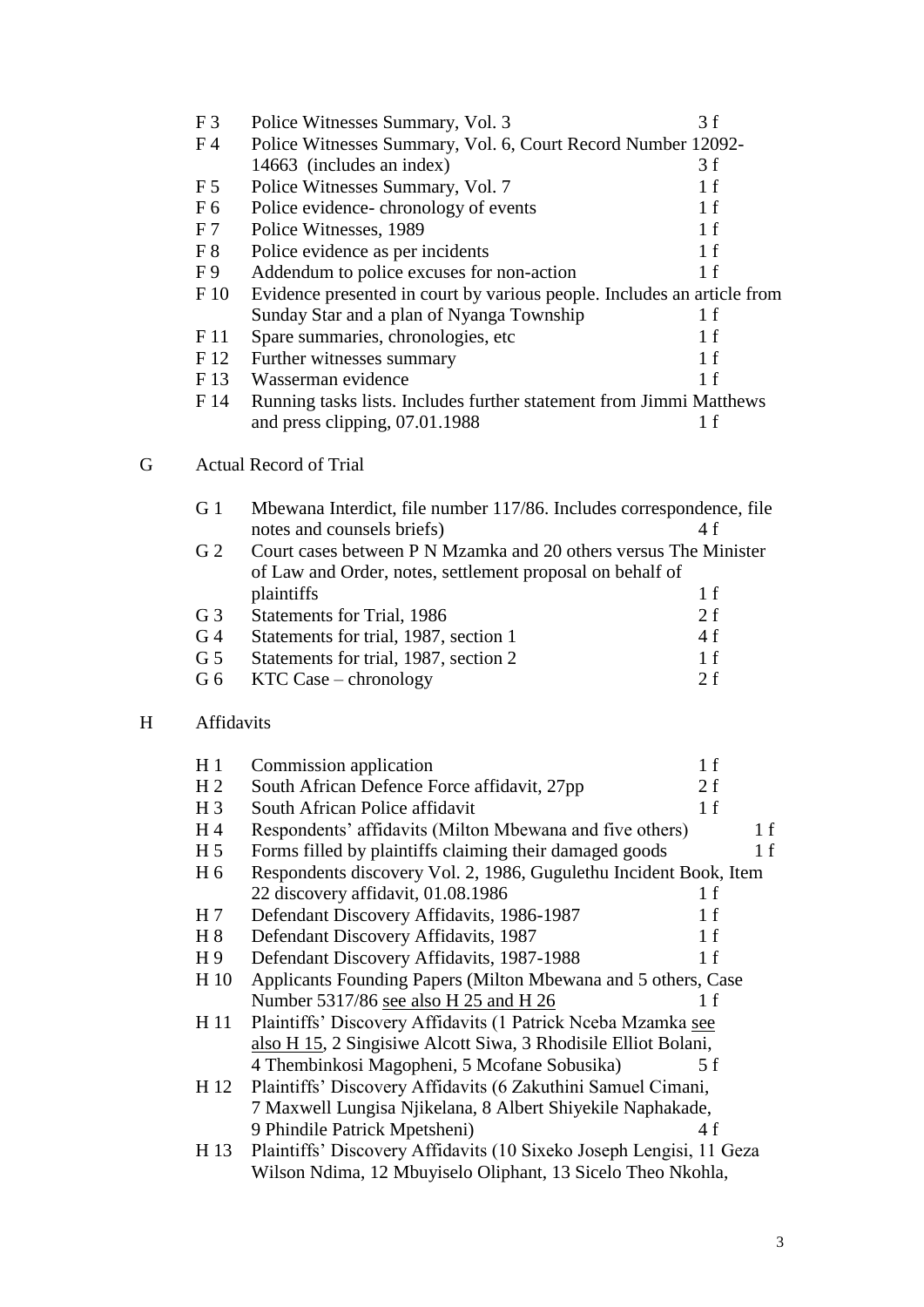|   |                | 5f<br>14 Jackson Stoti Dudula)                                         |     |
|---|----------------|------------------------------------------------------------------------|-----|
|   | H 14           | Plaintiffs' Discovery Affidavits (15 Lendiso Gladstone Mcanda,         |     |
|   |                | 16 Georgina Nomathemba Hamnca, 17 Nombulelo Floretta Ngxakaza,         |     |
|   |                | 18 Welakazi Nancy Kebeni, 19 Emelina Welekazi Mali,                    |     |
|   |                | 20 Mthuthuzeli Boy Nxuseka)<br>6f                                      |     |
|   | H 15           | Pleadings: P N Mzamka and 20 others, including consolidation           |     |
|   |                | 3f<br>application                                                      |     |
|   | H 16           | Affidavits and statements made by plaintiffs, section 1<br>2f          |     |
|   | H 17           | Affidavits and statements of witnesses who are available for trial but |     |
|   |                | who have not yet been re interviewed (includes index, section 2)       | 1 f |
|   | H 18           | Statements by residents of KTC, journalists, medical doctors and       |     |
|   |                | Nyanga residents<br>2 f                                                |     |
|   | H 19           | Affidavits by clerics, residents and medical practitioner<br>1 f       |     |
|   | H 20           | Legal Papers on Milton Mbewana and 5 others, head of argument,         |     |
|   |                | applicants' supplementary affidavit<br>1 f                             |     |
|   | H 21           | Affidavits (Milton Mbewana page 17 to Nolitha Sileti page 99)          | 1 f |
|   | H 22           | Affidavits (Dina De Kock, page 102 to Simon Mngakane p 139)            | 1 f |
|   | H 23           | Affidavits (Enoch M Ngwenze page 144 to Clifford Noel Bestall,         |     |
|   |                | 234)<br>1 f                                                            |     |
|   | H 24           | Affidavits by ministers, priests, medical doctors, journalists and     |     |
|   |                | residents of KTC and Nyanga<br>2f                                      |     |
|   | H 25           | Applicants Founding Papers (Milton Mbewana and 5 others versus         |     |
|   |                | Minister of Law and Order, case number 5317/86 see also H 10)          |     |
|   | H 26           | Mbewana and others versus Minister of Law and Order, Vol. 2            |     |
|   | H 27           | Schedule of property/goods lost or destroyed<br>2f                     |     |
|   | H 28           | Returns of service file<br>1 f                                         |     |
|   |                |                                                                        |     |
| J |                | Witnesses statements                                                   |     |
|   | J <sub>1</sub> | Crossroads/KTC (plaintiffs and witnesses, number 21-43) 3 f            |     |
|   | J <sub>2</sub> | Major C A J Odendaal/South African Defence Force                       |     |
|   |                | (Kruisverhoor/Cross-examination of C A J Odendaal, the period from     |     |
|   |                | time both factions gather until the Witdoeke advance towards KTC)      |     |
|   |                | 7 f<br>see also J 5                                                    |     |
|   | J <sub>3</sub> | University of Cape Town Criminology statements (covers police          |     |
|   |                | accompanying Witdoeke, Nyanga/Langa/Gugulethu/New Crossroads,          |     |
|   |                | All Saints/Plumstead, KTC residents, Christ Church/Kenilworth, Holy    |     |
|   |                | Cross/Warmer/Woodstock, Nyanga Bush/Portland Cement)                   | 8 f |
|   | J 4            | Expert witnesses (David Klatzow, Leonard Adams and experts) re         |     |
|   |                | quantum of KTC dwellings<br>4 f                                        |     |
|   |                |                                                                        |     |

J 5 South African Police (memorandum on troop re-enforcements, South African Railway Police Actions, South African Police Investigating Satellite Camps, South African Police investigating KTC, minutes of meetings in Manenberg, South African Vehicle reports &  $C A J O$ dendaal) see J 2 6 f

## J 6 Lawyers (Leonard John Bozalek, William Ralph Kerfoot, Matthew Lamont Walton. Includes some notes on cross examination) 6 f

- J 7 Heads of argument 4 f
- $J 8$  Further KTC statement topics incidents  $8<sup>th</sup>$  edition; scenes and themes from video material; memorandum re Bernard Book; police excuses;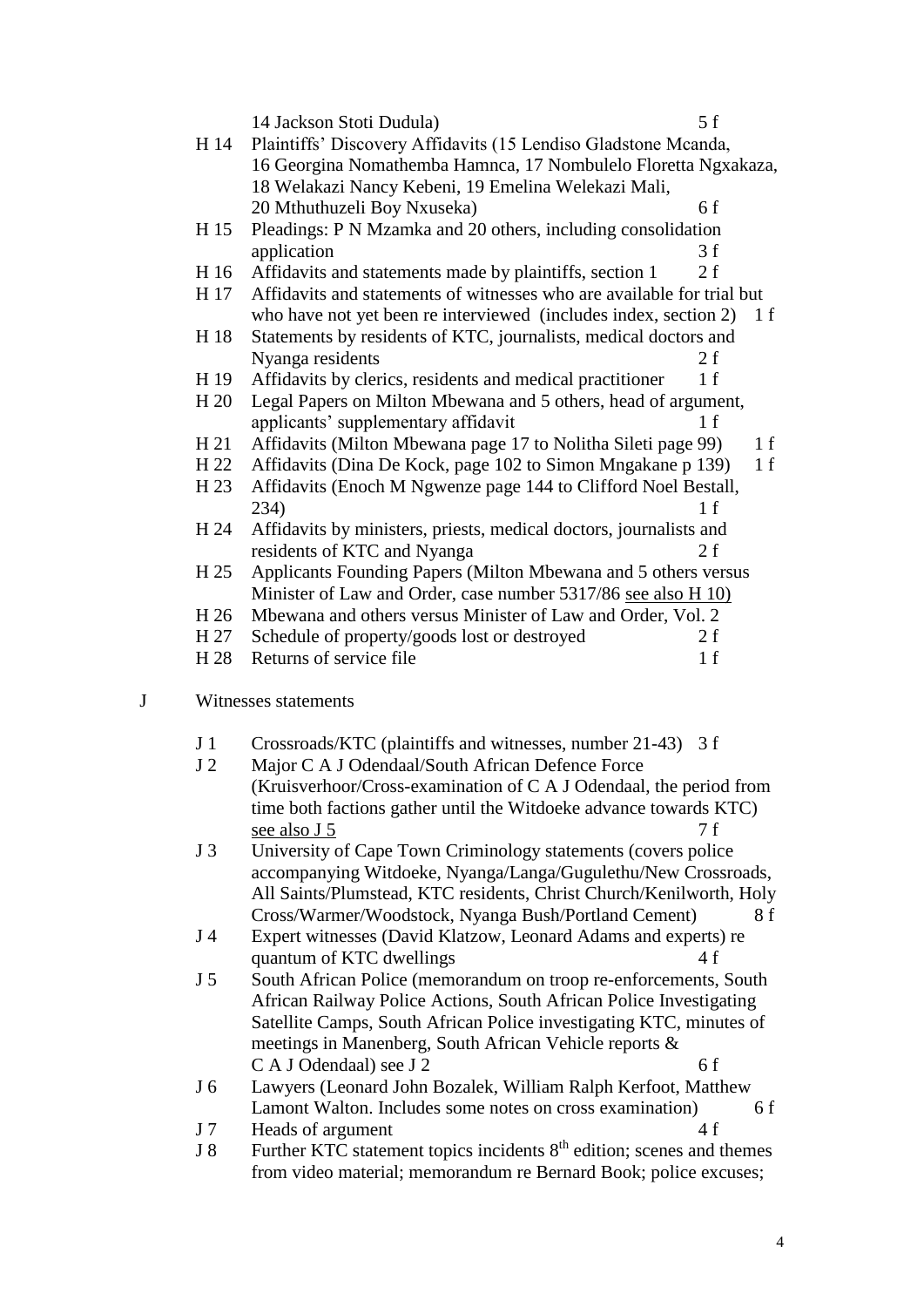|                 | crowd control; extract from a pocket book of Sgt T F Smith discovered  |      |     |
|-----------------|------------------------------------------------------------------------|------|-----|
|                 | in the matter C M Knight/Minister of Law and Order and KTC Case:       |      |     |
|                 | address to national conference                                         | 1 f  |     |
| J 9             | <b>Urban Foundation Report</b>                                         | 1 f  |     |
| J 10            | <b>Statements of Colin Stuart (surveyor)</b>                           | 1 f  |     |
| J <sub>11</sub> | Nyanga Extension Witnesses- further statements                         | 1 f  |     |
| J 12            | Chronology of events, memoranda, etc, includes sequence of events re   |      |     |
|                 | Mrs Benge                                                              | 6f   |     |
| J 13            | Witnesses and interpreters                                             | 1 f  |     |
| J 14            | Subpoenas                                                              | 1 f  |     |
| J 15            | Quantum (Mzamka) see also H 11                                         | 1 f  |     |
| J 16            | Affidavits and statements made by other residents, section 2           |      | 4f  |
| J 17            | Affidavits and statements made by journalists and cameramen            |      | 9 f |
| J 18            | Further KTC and Crossroads statements. Includes correspondence         |      |     |
|                 | between KTC Deeds Office Search Legal Resources Centre, 1986 4 f       |      |     |
| J 19            | Counsel's briefs, counsel's memos, instructions to counsel and         |      |     |
|                 | combined summons in the matter between P N Mzamka,                     |      |     |
|                 | A M Fandashe, Lawrence Kombisa Luphondo, the Methodist Church          |      |     |
|                 | in Africa and the Minister of Law and Order                            | 4f   |     |
| J 20            | Affidavits and statement made by priests, clerics and church           |      |     |
|                 | (Methodist Church in Africa includes a plan)                           | 5f   |     |
| J 21            | Affidavits and statements made by doctors/nurses, 1986                 | 1 f  |     |
| J 22            | Affidavits and statements by doctors, Vol. 2                           | 1 f  |     |
| J 23            | Topics/incidents $(3rd \& 4th edition)$                                | 1 f  |     |
| J 24            | Topics/incidents $(6th$ edition)                                       | 1 f  |     |
| J 25            | Spare copies of Lee's file notes and memos on Crossroads case          |      | 1 f |
| J 26            | Affidavit and statement by Youth/Comrades, 1986                        | 1 f  |     |
| J 27            | Affidavits and statements, Vol. 2 (miscellaneous)                      | 1 f  |     |
| J 28            | Affidavits and statements, Vol. 2 (miscellaneous - clerics, residents, |      |     |
|                 | teacher, Member of Parliament, surveyor, journalist, Red Cross         |      |     |
|                 | witnesses)                                                             | 1 f  |     |
| J 29            | Affidavits and statements, Vol. 2 made by doctors, journalists and     |      |     |
|                 | lawyers                                                                | -1 f |     |
| J 30            | Affidavits and statements made by KTC residents                        | 6 f  |     |
| J 31            | 70 witnesses (Mzamka and others versus The Minister of Law and         |      |     |
|                 | Order. Includes correspondence between Advocate G D Griessel and       |      |     |
|                 | H P Viljoen, 15.03.1989-20.04.1989)                                    | 4f   |     |
| J 32            | Documents supplied to PSP as part of his brief                         | 3 f  |     |
| J 33            | Police Action Against Witdoeke Only, 1986                              | 1 f  |     |
| J 34            | Spare copies of KTC statements (chronology of events, photographer     |      |     |
|                 | and police commentary)                                                 | 1 f  |     |
|                 |                                                                        |      |     |

### K Exhibits

K 1 Memorandum from Steve and Matthew to the Legal Team, 1988-1989 (re KTC, inquest information exhibit 73: omissions list, application to set aside Ngxobongwana's appointment as mayor and appointment of Old Crossroads' Town Committee, helicopter, reference to SADF,<br>tracer bullets, magna powder) 1 f tracer bullets, magna powder)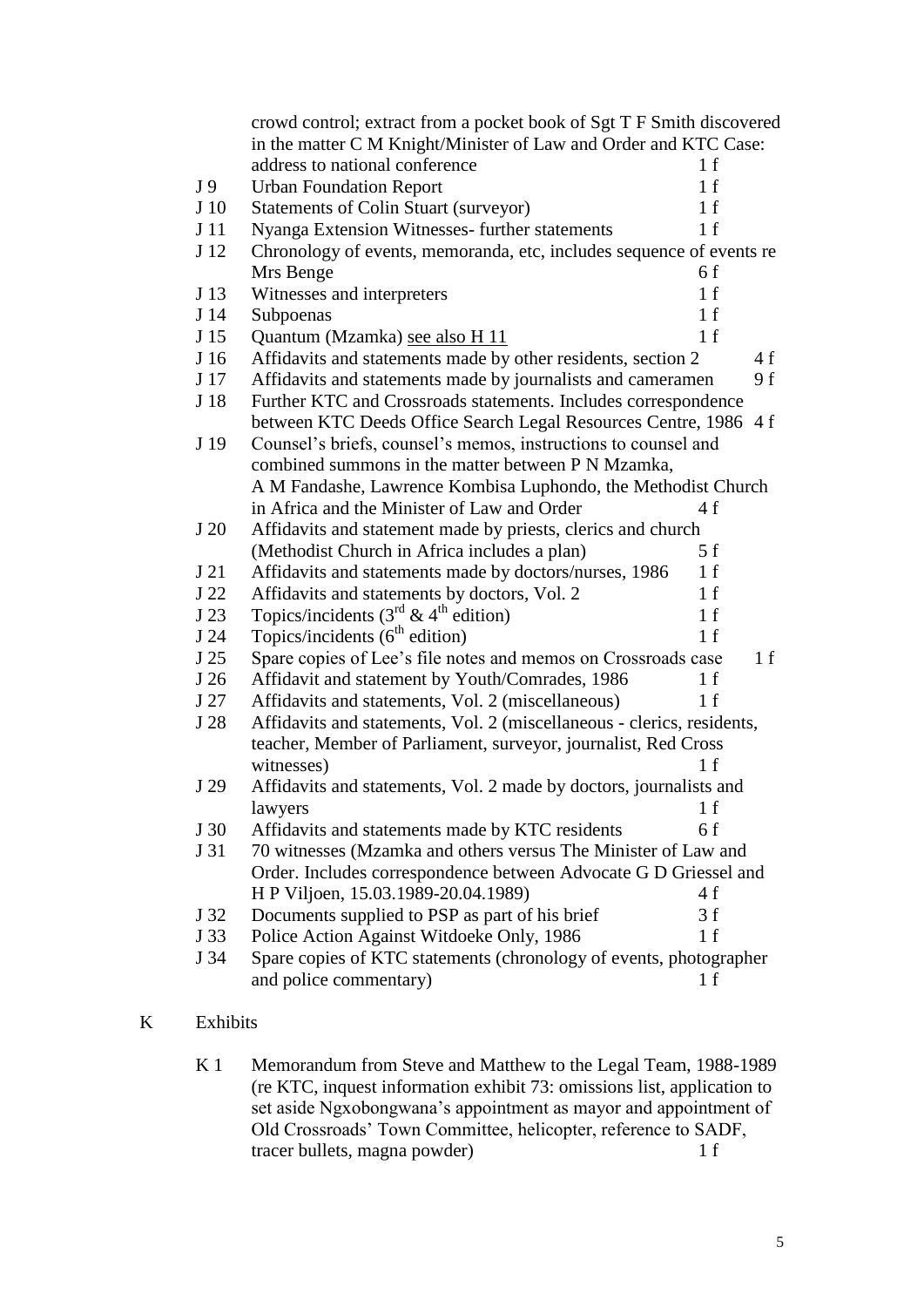| K <sub>2</sub> | Notes, reports, memo, extracts, Odendaal Personal File, scenes and |          |  |
|----------------|--------------------------------------------------------------------|----------|--|
|                | themes from video material                                         | 1 f      |  |
| K <sub>3</sub> | Cross- examination notes and memo                                  | 1 f      |  |
| K <sub>4</sub> | Video material                                                     | 1 f      |  |
| K <sub>5</sub> | Chronology of events-police (on floppy disk)                       | 1 f      |  |
| K <sub>6</sub> | Video file                                                         | 2f       |  |
| K 7            | Video unit file                                                    | 1 f      |  |
| K8             | Transcription – videotapes, police commentary on videos discovered |          |  |
|                | by defendant                                                       | 1 f      |  |
| K9             | List of police on duty                                             | 1 f      |  |
| K 10           | Magna powder memo                                                  | 1 f      |  |
| K 11           | Movables (quantum)                                                 | 1 f      |  |
| K 12           | Crossroads/KTC telephone calls made                                | 1 f      |  |
| K 13           | KTC video cassettes, audio cassettes and slides                    | $29$ it  |  |
| K 14           | Floppy and hard disks see K5                                       | $100$ it |  |
| K 15           | Photographs (witdoeke/vigilantes, South African Police, Squatter   |          |  |
|                | Camps, P W Botha, Adriaan Vlok, etc)                               | 25f      |  |

# **KTC Relief Fund**

| L |  |  | Notes, reports, statements |
|---|--|--|----------------------------|
|---|--|--|----------------------------|

|   | L <sub>1</sub>              | Notes on meeting with Oliver Memani, 1991. Includes 4 letters to         |     |
|---|-----------------------------|--------------------------------------------------------------------------|-----|
|   |                             | Mr Bieber, 1991                                                          | 1 f |
|   | L2                          | Statement on office equipment                                            | 1 f |
|   | $L_3$                       | Hugh Jagoe's final report, includes reports by other Trustees            | 1 f |
| М |                             | Lists of Trustees, press statement and various papers                    | 1 f |
| N | Minutes of Trustee meetings |                                                                          |     |
|   | N <sub>1</sub>              | Minutes of meeting of the Trustees of the KTC Relief Fund,               |     |
|   |                             | 12.06.1990-09.07.1990                                                    | 1 f |
|   | N <sub>2</sub>              | Minutes of meeting of the Trustees of the KTC Relief Fund,<br>21.08.1990 | 1 f |
|   | N <sub>3</sub>              | Minutes of meeting of the Trustees of the KTC Relief Fund,<br>1990-1991  | 1 f |
|   | N <sub>4</sub>              | Minutes of meeting of the Trustees of the KTC Relief Fund,               |     |
|   |                             | 1991-1992, includes minutes of the first Annual General Meeting,         |     |
|   |                             | 15.10.1991                                                               | 1 f |
| P |                             | General correspondence                                                   |     |
|   | P <sub>1</sub>              | Correspondence between A Turner and Lynne Aschman, 1990-1991.            |     |
|   |                             | Includes financial statements, 1991-1992                                 | 1 f |
|   | P <sub>2</sub>              | Letters from Lynne Aschman to other Trustees, 1990-1991 1 f              |     |
|   | $P_3$                       | Correspondence (Liason Committee), 1990-1991                             | 1 f |
|   | P <sub>4</sub>              | Department of Education and Training correspondence, 1991-1992.          |     |
|   |                             | Includes minutes of the meeting with the Department of Education and     |     |
|   |                             | Training, 01.08.1991                                                     | 1 f |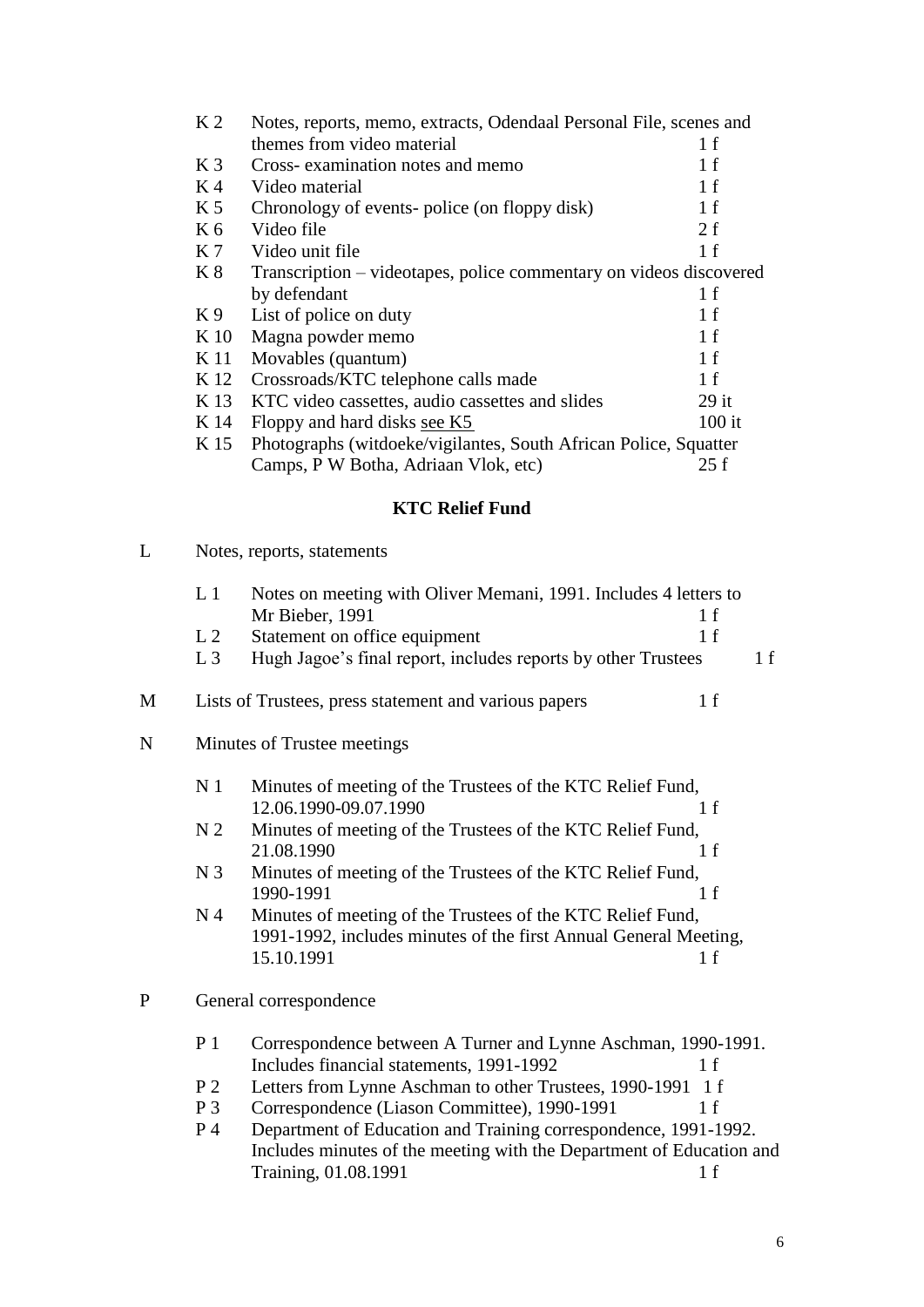| P <sub>5</sub> | 1990-1992      | Correspondence between Vi Bell and Advocate Arthur Chaskalson,        | 1 f |
|----------------|----------------|-----------------------------------------------------------------------|-----|
| P 6            | 1992           | Correspondence between Vi Bell and Charl Cilliers, 1991-              | 1 f |
| P <sub>7</sub> |                | Correspondence re Tax exemptions, 1990-1992                           | 1 f |
| $P_8$          |                | Correspondence to Intermediaries re claim settlements, 1991-          |     |
|                | 1992           |                                                                       | 1 f |
| P 9            |                | Correspondence re office facilities between various people, 1991-     |     |
|                | 1992           |                                                                       | 1 f |
| P 10           |                | General Office correspondence between various people, 1990-           |     |
|                | 1992           |                                                                       | 1 f |
| P 11           |                | Correspondence re leases/contracts between Tempest Car Hire and       |     |
|                |                | V L Bell, 1992                                                        | 1 f |
|                |                |                                                                       |     |
| P 12           | Jagoe, 1992    | Correspondence re leases/contracts between The Paper Bank and Hugh    | 1 f |
| P 13           |                | Correspondence re leases/contracts between Old Mutual and V L Bell,   |     |
|                |                | 1991-1992, includes notes on general conditions of lease              | 1 f |
| P 14           |                | Correspondence re Insurance between Pritima of Legal Resources        |     |
|                |                | Centre and Lynne Aschman, 1990-1991                                   | 1 f |
| P 15           |                | Correspondence re insurance between Commercial Union Insurance        |     |
|                |                | and KTC Relief Fund, 1990-1992, includes notes on Multi Peril         |     |
|                | Policy         |                                                                       | 1 f |
| P 16           |                | Correspondence between The Chairman of the Board of Trustees and      |     |
|                |                | The State Attorney, 1990-1992                                         |     |
|                |                | Includes: Lists of outstanding withdrawals includes list of attorneys |     |
|                |                | and their codes                                                       | 3f  |
| P 17           |                | Correspondence re physical injury-claim letters, 1991                 | 1 f |
|                | Includes:      |                                                                       |     |
|                |                |                                                                       |     |
|                | P 17.1         | Correspondence re Ex Gratia, 1992                                     | 1 f |
|                | P 17.2         | Notice of withdrawal of action in the matter between                  |     |
|                |                | Sipho Ndzongu and The Minister of Law and Order,                      |     |
|                |                |                                                                       |     |
|                |                | 1992                                                                  | 1 f |
|                | P 17.3         | Memo and summons                                                      | 1 f |
|                | P 17.4         | Physical Injury Pay-out                                               | 1 f |
| Q              | Projects       |                                                                       |     |
|                |                | Applications for assistance, 1991-1992                                | 1 f |
|                | Q 1            |                                                                       |     |
|                | Q <sub>2</sub> | Information on training course in child safety                        | 1 f |
|                | Q <sub>3</sub> | Correspondence re crèche buildings, equipment and teachers            |     |
|                |                | between Vi Bell and various institutions, 24.03.1992                  | 1 f |
|                | Q4             | Correspondence re teachers salaries, 1991-1992, including             |     |
|                |                | Perm Receipt Documents                                                | 1 f |
|                | Q <sub>5</sub> | Correspondence re mobile clinic between SHAWCO and the                |     |
|                |                | KTC Relief Fund, 1992, including minutes of the meeting               |     |
|                |                | attended by SHAWCO and the KTC Relief Fund,                           |     |
|                |                | 24.02.1992                                                            | 1 f |
|                | Q6             | Photographs (sewing projects and crèches)                             | 1 f |
|                |                |                                                                       |     |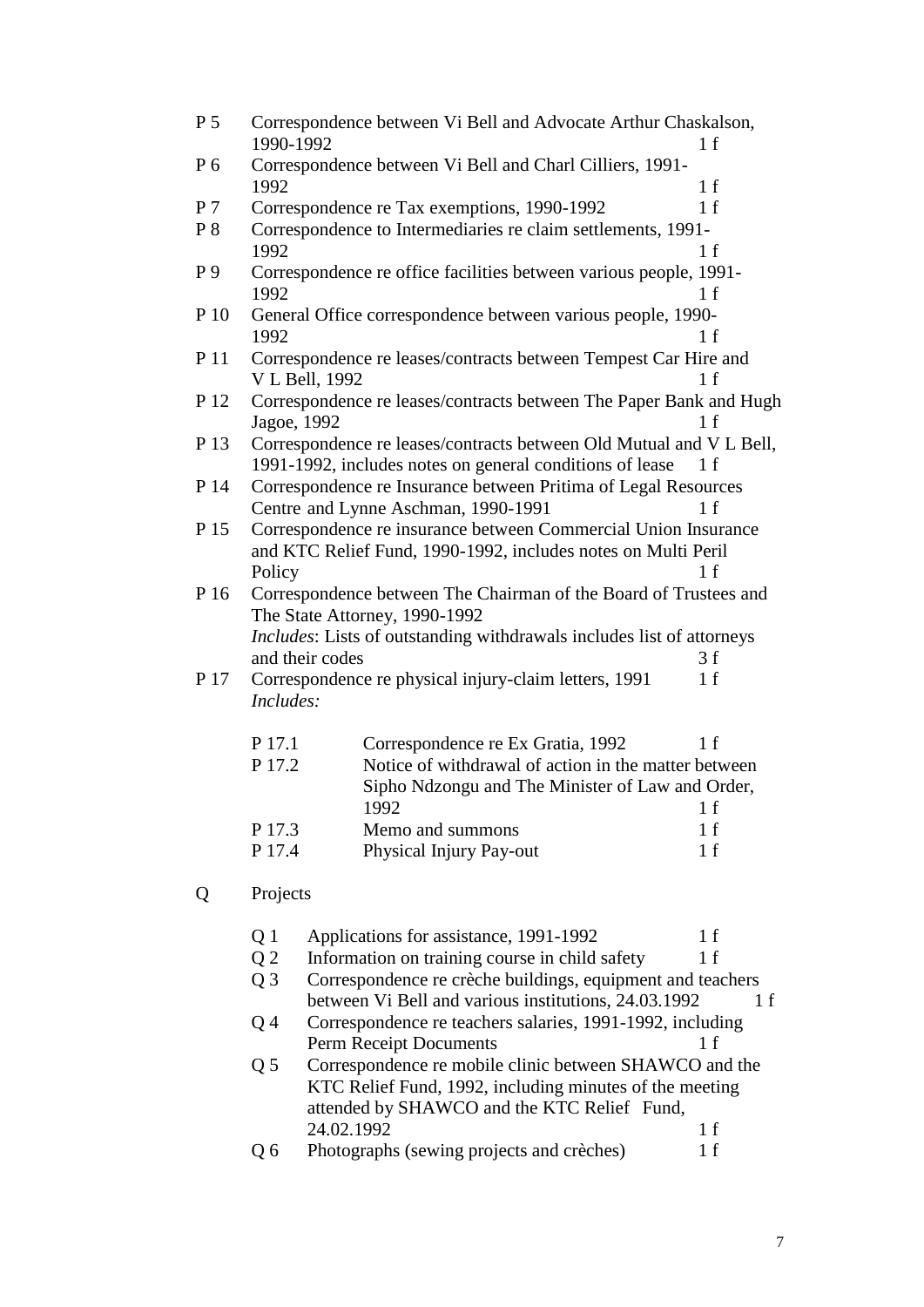R Fundraising

|   | R <sub>1</sub> | Correspondence between the Director of Fundraising (KTC)<br>Relief Fund) and Department of National Health and |
|---|----------------|----------------------------------------------------------------------------------------------------------------|
|   |                | Population Development, 1990-1992<br>1 f                                                                       |
|   | R <sub>2</sub> | Correspondence between Richard Rosenthal and Liberty Life,<br>1990-1992<br>1 f                                 |
|   | R <sub>3</sub> | Correspondence between United States Aid and Richard<br>Rosenthal, 1991-1992<br>1 f                            |
|   | R <sub>4</sub> | Correspondence between Richard Rosenthal and Brigadier                                                         |
|   |                | Rudolf Hiemstra, 1990-1992<br>1 f                                                                              |
|   | R <sub>5</sub> | Correspondence between South African Perm Bank and Hugh<br>Jagoe, 1991<br>1 f                                  |
|   | R <sub>6</sub> | Correspondence re name changing between Richard Rosenthal<br>and Standard Bank, 1991<br>1 f                    |
|   | R <sub>7</sub> | Correspondence between Standard Bank and Hugh Jagoe,                                                           |
|   |                | 1990-1992, includes schedule to electronic banking services                                                    |
|   |                | agreement, transmission cover sheet, etc<br>1 f                                                                |
|   | R <sub>8</sub> | A letter to Office of Development Affairs, American Embassy<br>from Richard Rosenthal, 29.06.1990<br>1 f       |
|   | R <sub>9</sub> | Two letters to German Ambassador from Richard Rosenthal,<br>1990-1991<br>1 f                                   |
|   | R 10           | Correspondence between Richard Rosenthal and the Urban<br>Foundation, 1990-1991<br>1 f                         |
|   | <b>R</b> 11    | Correspondence between Richard Rosenthal and the                                                               |
|   |                | D G Murray Trust, 1990-1992<br>1 f                                                                             |
|   | R 12           | Correspondence between Richard Rosenthal and the                                                               |
|   |                | Independent Development Trust, 1991-1992<br>1 f                                                                |
|   | R 13           | Investment, 28.06.1990 (statement)<br>1 f                                                                      |
| S |                | Correspondence between attorneys                                                                               |
|   | S <sub>1</sub> | Correspondence sent to all attorneys, 1990-1992. Includes lists<br>of attorneys<br>1 f                         |
|   | S <sub>2</sub> | Findlay & Tait Inc, C B Fortuin & Associates, C &                                                              |
|   |                | A Friedlander, Zelda Gordon, Herold Gie Inc, C M McDonald                                                      |
|   |                | Papier & Associates<br>1 f                                                                                     |
|   | S <sub>3</sub> | Mallinick Ress Richman & Closenberg, H Mohamed &                                                               |
|   |                | Associates, E Moosa & Associates, Nacerodien & Cariem<br>1 f                                                   |
|   | S <sub>4</sub> | Bernadt Vukic & Potash, Coulters Van Gend & Kotze,                                                             |
|   |                | Dadarker & Associates, Dichmont & Dichmont, Y Ebrahim &                                                        |
|   |                | 1 f                                                                                                            |
|   |                | Company                                                                                                        |
|   | S <sub>5</sub> | Roulledge McCallums, Shields Sloth & Nielson, Sonnenberg                                                       |
|   |                | Hoffman & Galombik, Simon Abel & Son<br>1 f                                                                    |
|   | S <sub>6</sub> | Yekiso & Associates, Legal Resources Centre, Truter & Hurter<br>1 f<br>Inc                                     |
|   | S 7            | R H Stuurman & Company, Abe Swersky & Associates, Syfret                                                       |
|   |                | Godlonton Fuller Moore Inc, Van Der Ross & Motala,                                                             |
|   |                | Wilkinson Joshua Gihwala & Abercrombie<br>1 f                                                                  |
|   |                |                                                                                                                |